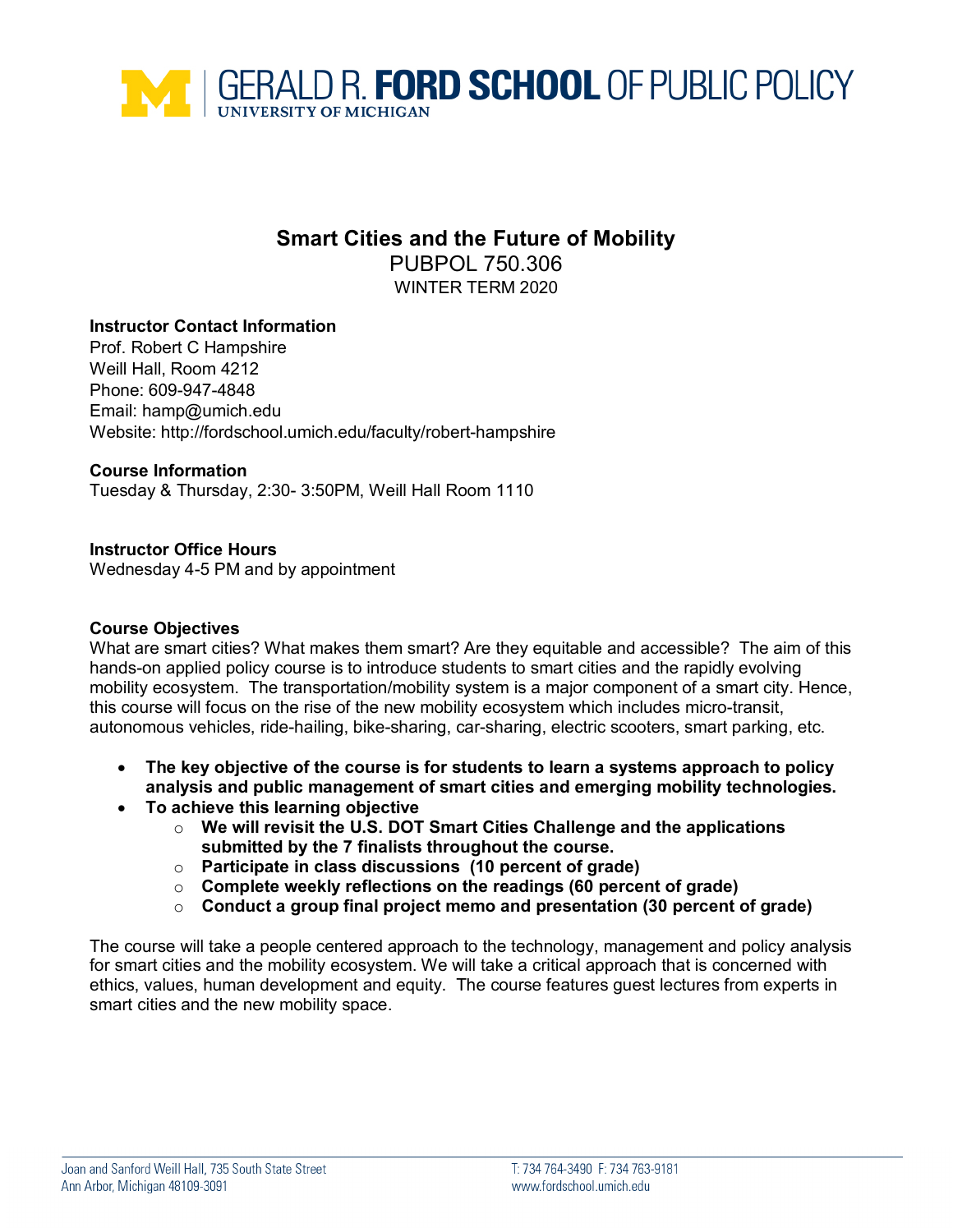# **Course Assignments/Due Dates**

| Assignment                                                   | Individual/Team | Assigned | Due Date                  | % of Final<br>Grade |
|--------------------------------------------------------------|-----------------|----------|---------------------------|---------------------|
| Weekly Journal<br>reflection on<br>readings/Case-<br>studies | Individual      |          | On<br>Tuesdays<br>by noon | 60                  |
| <b>Final Project</b><br>Report                               | Team            | March 3  | April 21                  | 20                  |
| <b>Final Presentation</b>                                    |                 |          | April 21                  | 10                  |
| Class participation                                          | Individual      |          |                           | 10                  |

*Weekly Journal reflection on readings/guest lecture/Case-studies: short 1 page (max) reflection of the readings and application of the reading concepts.* 

### *Reading questions will be provided.*

*Final Project:* Each student will be assigned to a team of approximately 3. The team will act as a judging panel for the Smart Cities Challenge. The team must select a winner among the 7 finalists applications. The team must submit a memo (5 page max) justifying their selection based on concepts, readings and insights from the guess speakers. The memo must also make recommendations to improve the implementation plan of the winner. The project report will be based on 1) instructor assessment (10%), 2) peer evaluations (5%), and 3) self assessment (5%).

Class participation: Students are expected to be active participants in class discussions, guest lectures and help to foster an inclusive classroom environment.

### **Materials**

- There are no required textbooks for this class.
- (optional) Meadows, D. H. (2008). *Thinking in systems: A primer*. chelsea green publishing. On reserve at the Shapiro Undergraduate library.

# **FORD SCHOOL OF PUBLIC POLICY INCLUSIVITY STATEMENT**

Members of the Ford School community represent a rich variety of backgrounds and perspectives. We are committed to providing an atmosphere for learning that respects diversity. While working together to build this community we ask all members to:

- share their unique experiences, values and beliefs
- be open to the views of others
- honor the uniqueness of their colleagues
- appreciate the opportunity that we have to learn from each other in this community
- value one another's opinions and communicate in a respectful manner
- keep confidential discussions that the community has of a personal (or professional) nature
- use this opportunity together to discuss ways in which we can create an inclusive environment in Ford classes and across the UM community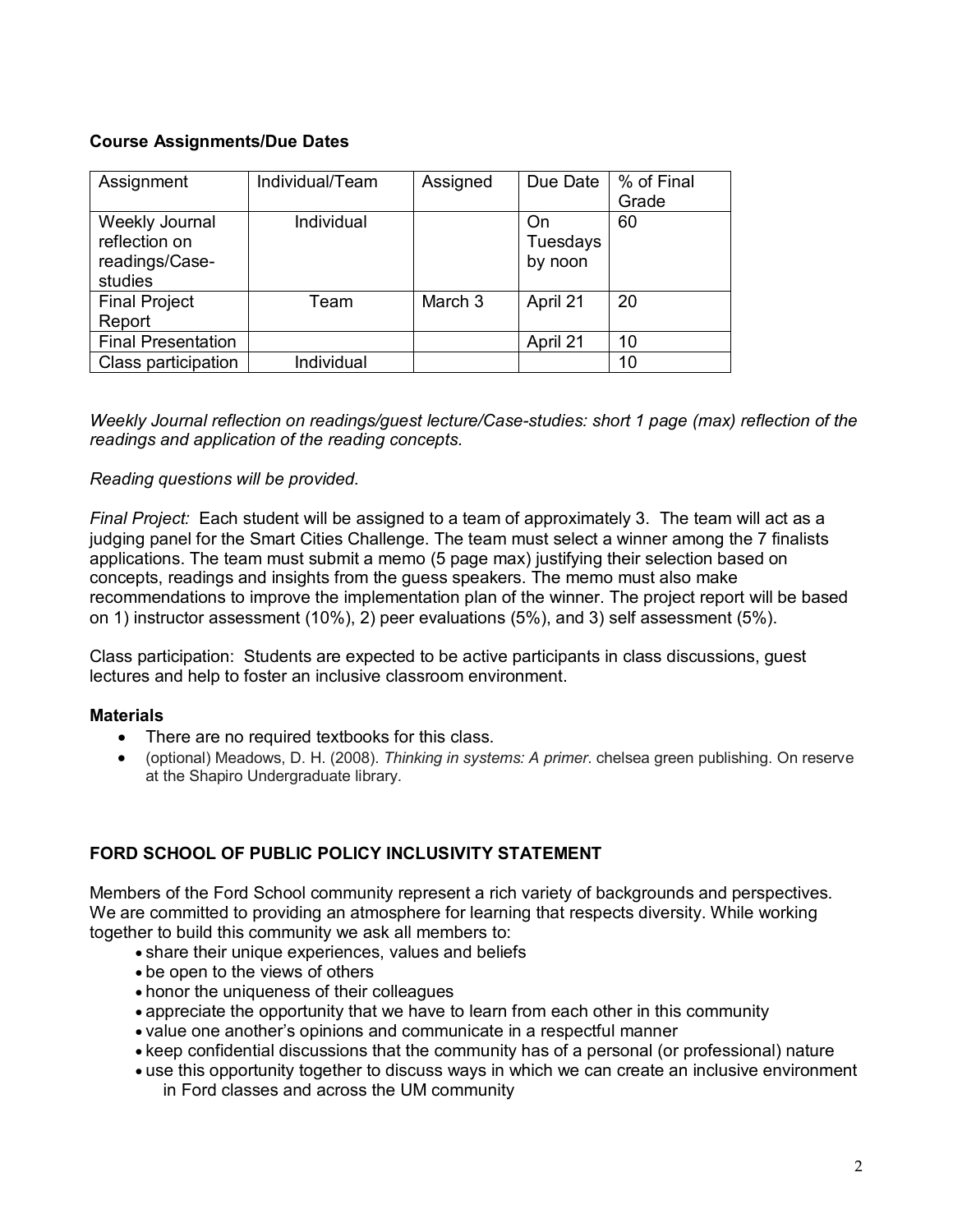**Accommodations for Students with Disabilities:** If you believe you need an accommodation for a disability, please let your instructor know at your earliest convenience. Some aspects of courses may be modified to facilitate your participation and progress. As soon as you make your instructor aware of your needs, they can work with the Services for Students with Disabilities (SSD) office to help determine appropriate academic accommodations. Any information you provide will be treated as private and confidential.

**Student Mental Health and Well-Being Resources:** The University of Michigan is committed to advancing the mental health and wellbeing of its students. We acknowledge that a variety of issues, such as strained relationships, increased anxiety, alcohol/drug problems, and depression, directly impacts students' academic performance. If you or someone you know is feeling overwhelmed, depressed, and/or in need of support, services are available. For help, contact [Counseling and](https://caps.umich.edu/)  [Psychological Services](https://caps.umich.edu/) (CAPS) and/or [University Health Service](https://www.uhs.umich.edu/mentalhealthsvcs) (UHS). For a listing of other mental health resources available on and off campus, visit: [http://umich.edu/~mhealth/](http://umich.edu/%7Emhealth/)

#### **Please review additional information and policies regarding academic expectations and resources at the Ford School of Public Policy at this link:**

# **<http://fordschool.umich.edu/academics/expectations>**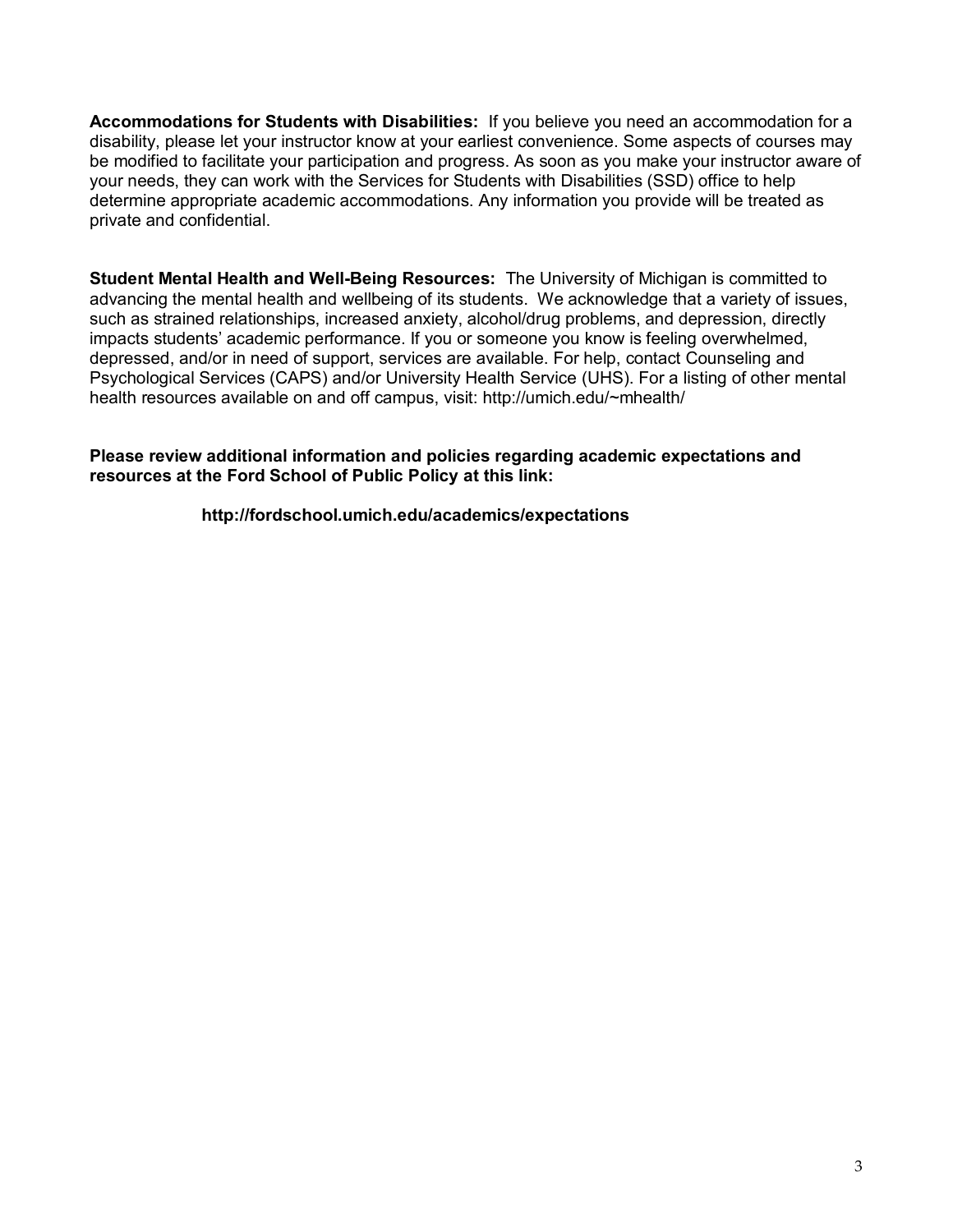# **Course Schedule**

Module 1 Smart Cities: An ecosystems and interaction perspective Module 2 Mobility: Connecting People Module 3 Mobility: Technology and Innovation Module 4 Mobility Public Management: A systems approach Module 5 Mobility Policy Frameworks

# **Module 1 Smart Cities: An ecosystem and interaction perspective**

**Jan 9** Course Overview and Introduction to Smart Cities

Learning Objectives: Overview, history and definition of smart cities Pre-assignment: None

### **Jan 14 No class**

**Jan 16** Smart Cities: A Critical View

Learning Objectives: Understand and synthesize the Mechanistic and Non-Mechanistic view of Smart Cities.

Reflection Question: Describe how your applicant describes a smart city? Does the applicant use a Mechanistic and Non-Mechanistic view of smart cities?

Required Reading and Activities:

- Mattern, S. (2017). A city is not a computer. *Places Journal*. [https://placesjournal.org/article/a](https://placesjournal.org/article/a-city-is-not-a-computer/#0)[city-is-not-a-computer/#0](https://placesjournal.org/article/a-city-is-not-a-computer/#0)
- Y COMBINATOR'S PLAN TO BUILD A NEW CITY? NOT ACTUALLY CRAZY, WIRED MAGAZINE, 7/16, [HTTPS://WWW.WIRED.COM/2016/07/Y-COMBINATORS-PLAN-BUILD-](https://www.wired.com/2016/07/y-combinators-plan-build-new-city-not-actually-crazy/)[NEW-CITY-NOT-ACTUALLY-CRAZY/](https://www.wired.com/2016/07/y-combinators-plan-build-new-city-not-actually-crazy/)
- Reading your city's application. Smart City Challenge website, https://www.transportation.gov/smartcity/7-finalists-cities

- (AUDIO)The magic of cities, Knowledge Applied, [https://news.uchicago.edu/story/podcast](https://news.uchicago.edu/story/podcast-science-combines-data-reveal-complexity-cities)[science-combines-data-reveal-complexity-cities](https://news.uchicago.edu/story/podcast-science-combines-data-reveal-complexity-cities)
- The city is not a massive machine, Luis Bettencourt, Livemint, [https://www.livemint.com/Politics/k1CagCp3wad3ousVlX3cAP/The-city-is-not-a-massive](https://www.livemint.com/Politics/k1CagCp3wad3ousVlX3cAP/The-city-is-not-a-massive-machine-says-Luis-Bettencourt.html)[machine-says-Luis-Bettencourt.html](https://www.livemint.com/Politics/k1CagCp3wad3ousVlX3cAP/The-city-is-not-a-massive-machine-says-Luis-Bettencourt.html)
- The city as a system, [https://youtu.be/Y\\_zgFnytZqI](https://youtu.be/Y_zgFnytZqI) and<https://youtu.be/0xyfc6kDof4> and https://www.youtube.com/watch?v=Y\_zgFnytZqI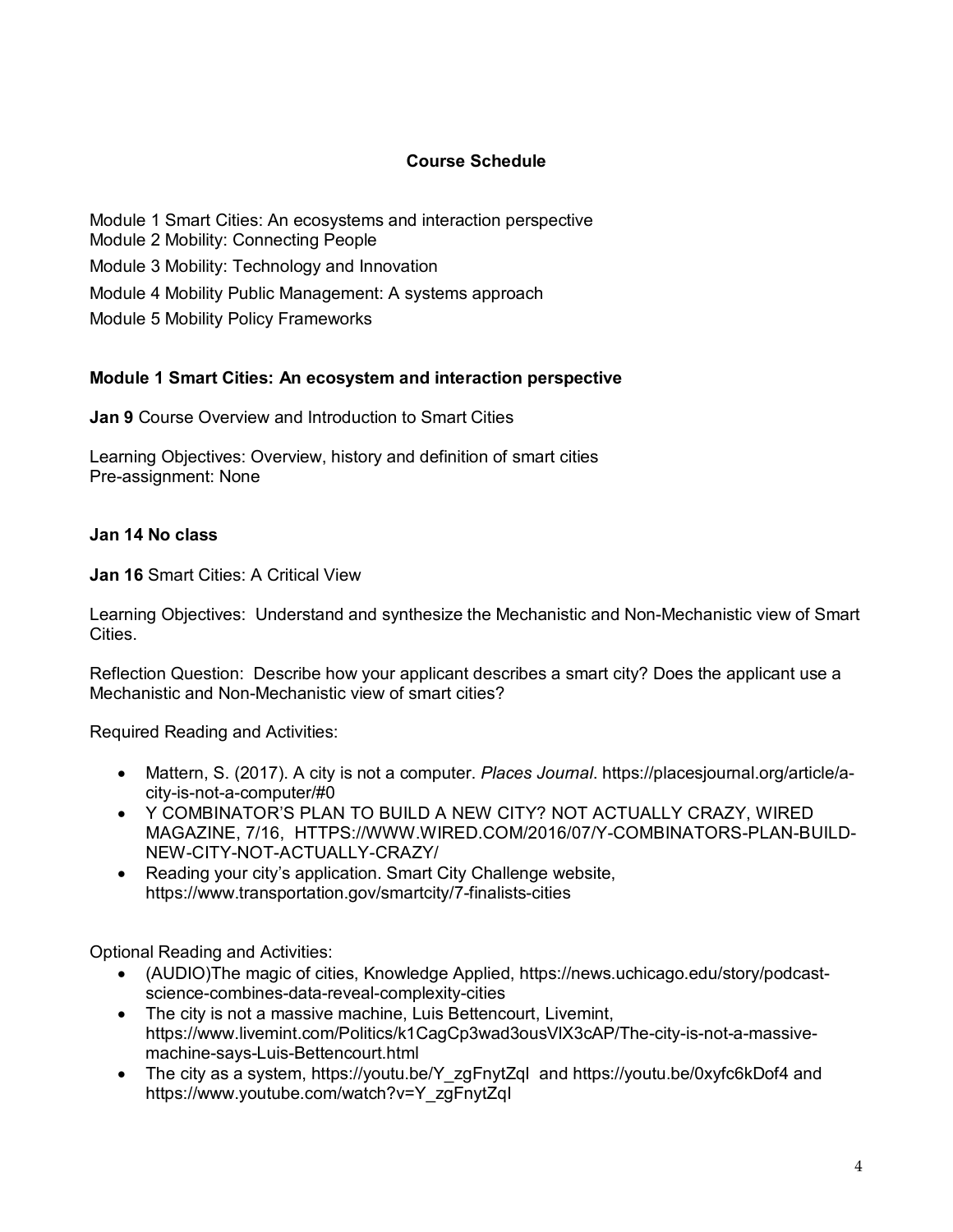- Mattern, S. (2013). Methodolatry and the Art of Measure. *Places Journal*. <https://placesjournal.org/article/methodolatry-and-the-art-of-measure/>
- Mattern, S. (2016). Interfacing urban intelligence. *Code and the City*, 49-60. <https://placesjournal.org/article/interfacing-urban-intelligence/>
- Algorithmic Life, Massimo Mazzotti. LA review of Books, Jan 2017, https://lareviewofbooks.org/article/algorithmic-life/#!
- Foth, M. (Ed.). (2008). *Handbook of research on urban informatics: the practice and promise of the real-time city: the practice and promise of the real-time city*. IGI Global.
- Mumford, L. (1961). *The city in history: Its origins, its transformations, and its prospects* (Vol. 67). Houghton Mifflin Harcourt.

# **Jan 21 Systems Thinking and Mobility: A primer**

Learning Objectives:

Reflection Question: Apply system thinking to an issue area of concern for your Smart City. Create a simplified system diagram. Identify a leverage point in the system.

Required Reading and Activities:

- Watch, "In a world of systems," https://youtu.be/A\_BtS008J0k
- Watch, "Sustainable Systems," Parts 1 to 4. <https://youtu.be/HMmChiLZZHg>
- Read Donella, Meadows, Leverage Points: Places to Intervene in a System, Sustainability Institute, 1999., Chapters 1-3

# **Jan 23 Systems Thinking and Mobility: System Archetypes**

Learning Objectives:

Required Reading and Activities:

• System Thinking for Social Change, pages 1-5, Peter Stroh

Optional Reading and Activities:

- The Fifth Discipline, Peter Senge, Chapter 1-2
- Meadows, D. H. (2008). *Thinking in systems: A primer*. chelsea green publishing. On reserve at the Shapiro Undergraduate library. Chapters 1-3

# **Module 2 Mobility: Connecting People**

### **Jan 28 Economic mobility**

Learning Objectives: Overview of the role of transportation in economic mobility Pre-assignment: How does the applicant connect transportation to economic mobility?

Required Reading and Activities: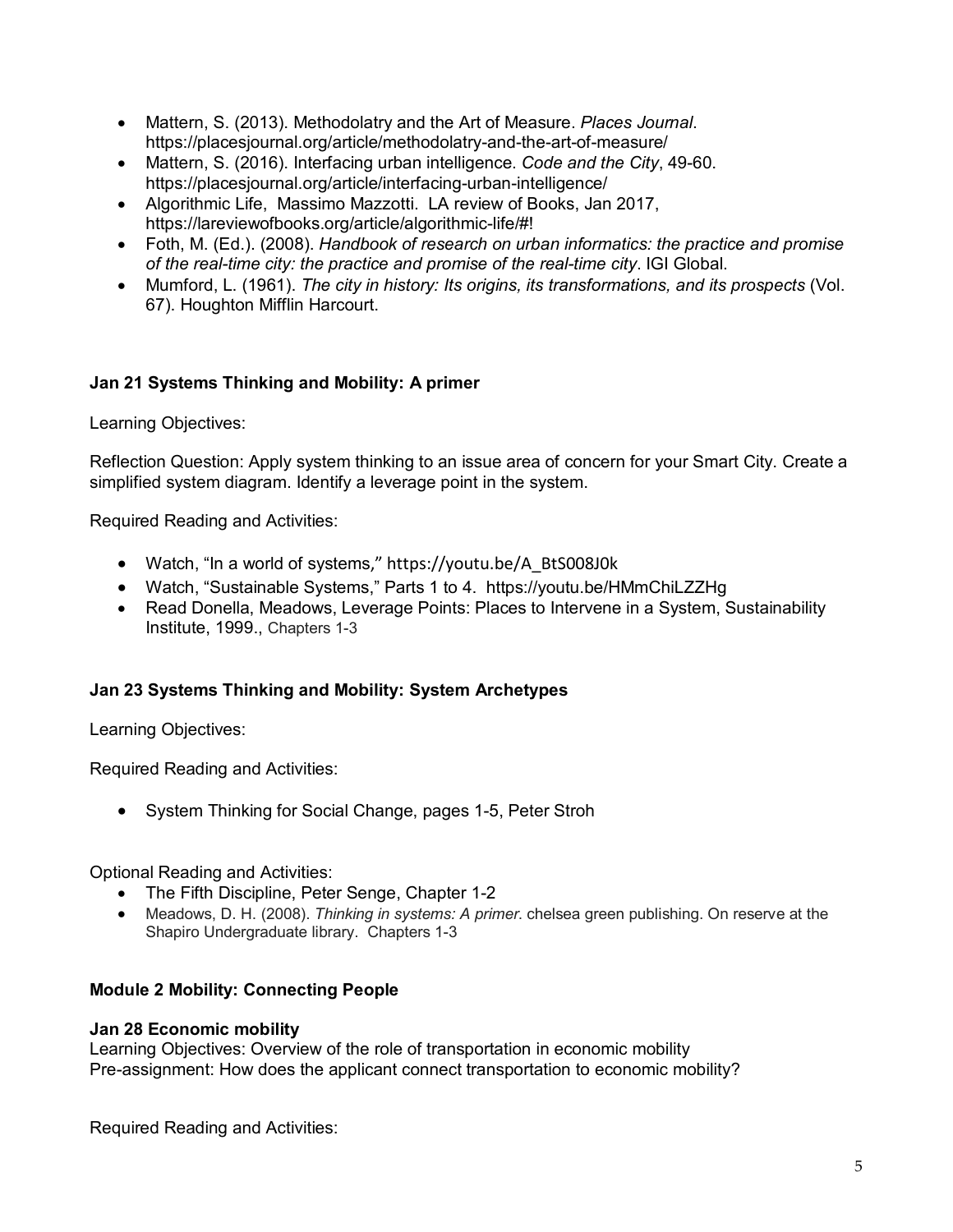- Smart City Challenge website, https://www.transportation.gov/smartcity/7-finalists-cities
- A Driving Factor in Moving to Opportunity,http://www.accessmagazine.org/spring-2016/adriving-factor-in-moving-to-opportunity/
- •

Optional Reading and Activities:

- [Evelyn Blumenberg and Gregory Pierce. 2014. "A Driving Factor in Mobility?](http://www.tandfonline.com/doi/abs/10.1080/01944363.2014.935267)  [Transportation's Role in Connecting Subsidized Housing and Employment Outcomes](http://www.tandfonline.com/doi/abs/10.1080/01944363.2014.935267)  [in the Moving to Opportunity \(MTO\) Program,"](http://www.tandfonline.com/doi/abs/10.1080/01944363.2014.935267) *Journal of the American Planning Association,* [80\(1\): 52–66.](http://www.tandfonline.com/doi/abs/10.1080/01944363.2014.935267)
- [Judith Feins and Mark Shroder. 2005. "Moving to Opportunity: The Demonstration's](http://usj.sagepub.com/content/42/8/1275.refs?patientinform-links=yes&legid=spusj;42/8/1275)  [Design and its Effects on Mobility,"](http://usj.sagepub.com/content/42/8/1275.refs?patientinform-links=yes&legid=spusj;42/8/1275) *Urban Studies,* 42(8): 1275–1299.

# **Jan 30 Economic mobility**

Learning Objectives: Overview of the role of transportation in economic mobility Pre-assignment:

Required Reading and Activities:

- What the Equality of Opportunity Project Actually Says About Commuting, [https://usa.streetsblog.org/2016/10/10/what-the-equality-of-opportunity-project-actually](https://usa.streetsblog.org/2016/10/10/what-the-equality-of-opportunity-project-actually-says-about-commuting/)[says-about-commuting/](https://usa.streetsblog.org/2016/10/10/what-the-equality-of-opportunity-project-actually-says-about-commuting/)
- <https://opportunityinsights.org/>
- Where Sprawl Makes It Tougher to Rise Up the Social Ranks, https://www.citylab.com/transportation/2016/01/sprawl-social-mobility-ewing-chettykrugman/431535/
- Stranded by Sprawl, Paul Krugman NY Times, July 28, 2013 https://www.nytimes.com/2013/07/29/opinion/krugman-stranded-by-sprawl.html? r=0

- Ewing, R., Hamidi, S., Grace, J. B., & Wei, Y. D. (2016). Does urban sprawl hold down upward mobility?. *Landscape and Urban Planning*, *148*, 80-88.
- Chetty, R., & Hendren, N. (2018). The impacts of neighborhoods on intergenerational mobility I: Childhood exposure effects. *The Quarterly Journal of Economics*, *133*(3), 1107-1162.
- Chetty, R., & Hendren, N. (2018). The impacts of neighborhoods on intergenerational mobility II: County-level estimates. *The Quarterly Journal of Economics*, *133*(3), 1163- 1228.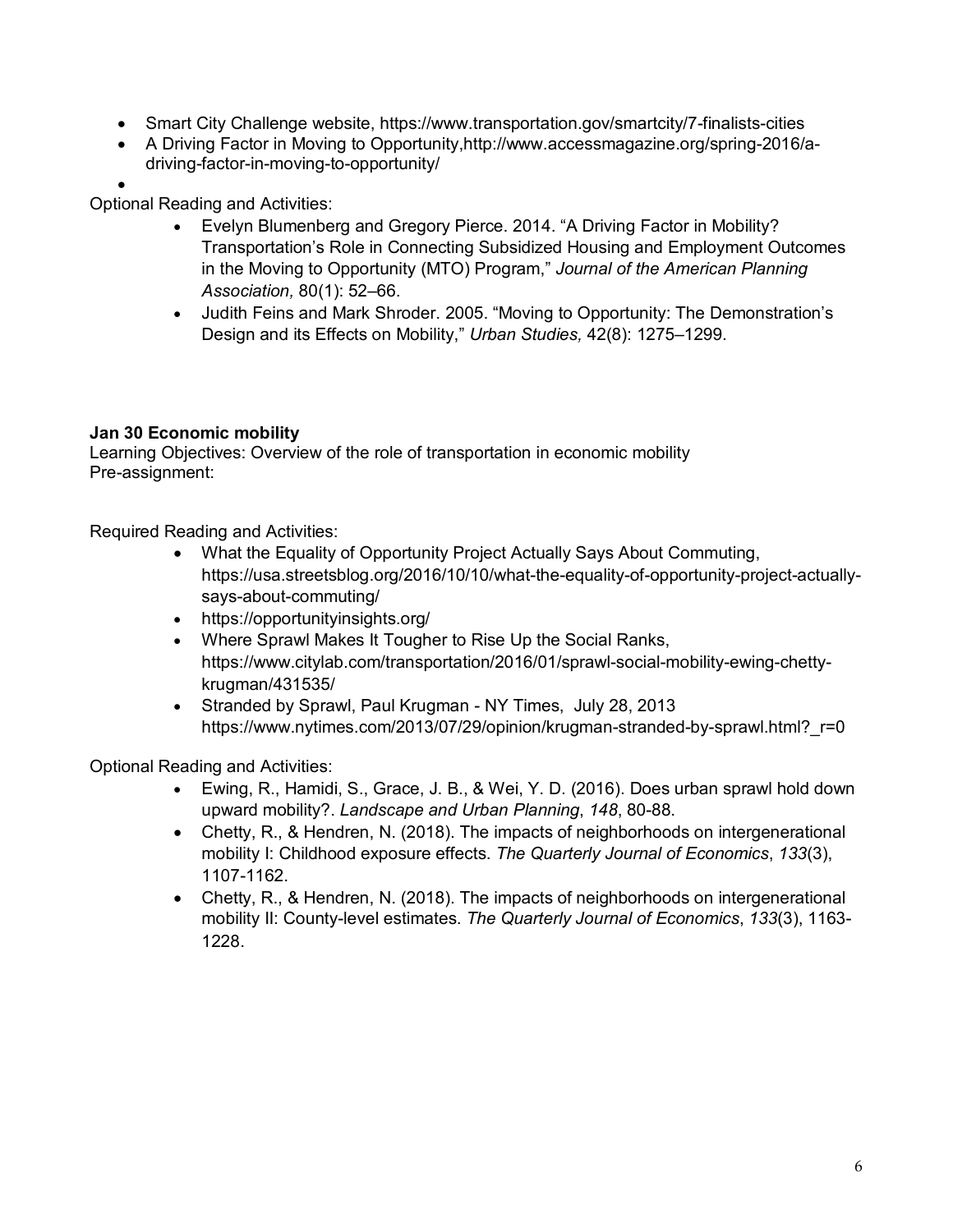# **Feb 4 Accessibility and Equity**

Learning Objectives: Introduction to the planning and political economy of transportation justice Pre-assignment: How does your applicant address equity? Accessibility? Is public transit part of the plan?

Required Reading and Activities:

- Can New Transportation Technologies Improve Equity and Access to Opportunity?, [https://www.americanprogress.org/issues/economy/reports/2016/04/27/135425/can](https://www.americanprogress.org/issues/economy/reports/2016/04/27/135425/can-new-transportation-technologies-improve-equity-and-access-to-opportunity/)[new-transportation-technologies-improve-equity-and-access-to-opportunity/](https://www.americanprogress.org/issues/economy/reports/2016/04/27/135425/can-new-transportation-technologies-improve-equity-and-access-to-opportunity/)
- Public transportation can be a ride out of poverty, *Rosabeth Moss Kanter, [https://www.bostonglobe.com/opinion/2015/05/25/public-transportation-can-ride-out](https://www.bostonglobe.com/opinion/2015/05/25/public-transportation-can-ride-out-poverty/KtzBMWFo1Xpsqks7NfbYxL/story.html)[poverty/KtzBMWFo1Xpsqks7NfbYxL/story.html](https://www.bostonglobe.com/opinion/2015/05/25/public-transportation-can-ride-out-poverty/KtzBMWFo1Xpsqks7NfbYxL/story.html)*

• Optional Reading and Activities:

- Kain, J. F. (1968). Housing segregation, negro employment, and metropolitan decentralization. *The quarterly journal of economics*, *82*(2), 175-197.
- How railroads, highways and other man-made lines racially divide America's cities, https://www.washingtonpost.com/news/wonk/wp/2015/07/16/how-railroads-highwaysand-other-man-made-lines-racially-divide-americas-cities/?utm\_term=.deaacc99f60e

# **Feb 6 Accessibility and Equity**

Learning Objectives: Introduction to the planning and political economy of transportation justice Pre-assignment:

Required Reading and Activities:

- The Longest Distance between two points, This American Life, <https://www.thisamericanlife.org/629/expect-delays/act-three-0>
- <https://www.civilrightsteaching.org/desegregation/transportation-protests/>
- Why highways have become the center of civil rights protest, [https://www.washingtonpost.com/news/wonk/wp/2016/07/13/why-highways-have](https://www.washingtonpost.com/news/wonk/wp/2016/07/13/why-highways-have-become-the-center-of-civil-rights-protest/?utm_term=.e14408be979e)[become-the-center-of-civil-rights-protest/?utm\\_term=.e14408be979e](https://www.washingtonpost.com/news/wonk/wp/2016/07/13/why-highways-have-become-the-center-of-civil-rights-protest/?utm_term=.e14408be979e)

- Title VI is Broken, NextCity, [https://nextcity.org/daily/entry/title-vi-is-broken-heres-how](https://nextcity.org/daily/entry/title-vi-is-broken-heres-how-transit-leaders-can-fix-it)[transit-leaders-can-fix-it](https://nextcity.org/daily/entry/title-vi-is-broken-heres-how-transit-leaders-can-fix-it)
- Executive Order 12898, <https://www.transportation.gov/sites/dot.gov/files/docs/eo12898.pdf>
- Ann Arbor Area Transportation Authority 2018 Title VI report, http://www.theride.org/Portals/0/Documents/6CustomerService/\_AAATA%202018%20Title %20VI%20Program%20Update\_optimized.pdf?ver=2018-09-26-125210-907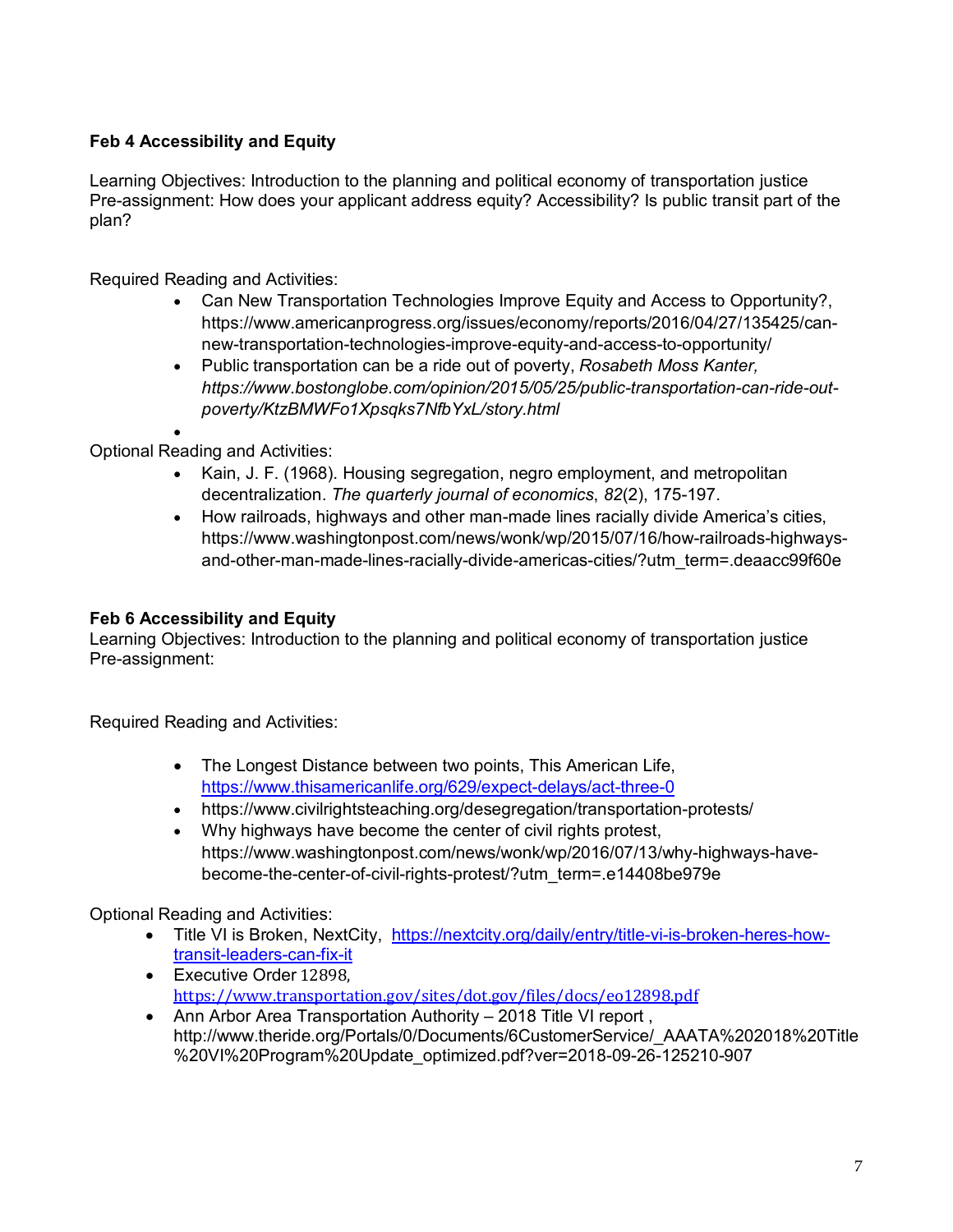- Eagle, N., Pentland, A. S., & Lazer, D. (2009). Inferring friendship network structure by using mobile phone data. *Proceedings of the national academy of sciences*, *106*(36), 15274-15278.
- Lazer, D., Pentland, A. S., Adamic, L., Aral, S., Barabasi, A. L., Brewer, D., ... & Jebara, T. (2009). Life in the network: the coming age of computational social science. *Science (New York, NY)*, *323*(5915), 721.

# **Feb 10: Christ Hart** POLICY TALKS @ THE FORD SCHOOL

### *[Opportunities and challenges of autonomous vehicles: Role of governments?](http://fordschool.umich.edu/events/2020/opportunities-and-challenges-autonomous-vehicles-role-governments)*

Join us to hear Christopher Hart, former Chairman of the National Transportation Safety Board discuss opportunities of autonomous vehicles and the challenges they present to federal, state and local governments.

**WHEN:** Monday, February 10, 2020 4:00 pm to 5:20 pm **LOCATION:** Weill Hall, Annenberg Auditorium (1120) [735 S. State Street, Ann Arbor MI 48109](http://www.google.com/maps/place/735+s.+state+street+ann+arbor+mi+48109)

# **Feb 11: Mobility: Interaction and Social Isolation -> guest lecture: Alexandra Murphy, Department of Sociology**

Pre-assignment: TBD

Required Reading and Activities:

• TBD

Optional Reading and Activities:

• Wang, Q., Phillips, N. E., Small, M. L., & Sampson, R. J. (2018). Urban mobility and neighborhood isolation in America's 50 largest cities. *Proceedings of the National Academy of Sciences*, *115*(30), 7735-7740.

### **Feb 13: Mobility: Interaction and Social Isolation -> Aging -> Guest lecture Lisa Molnar, UM Transportation Research Institute**

Required Reading and Activities:

• TBD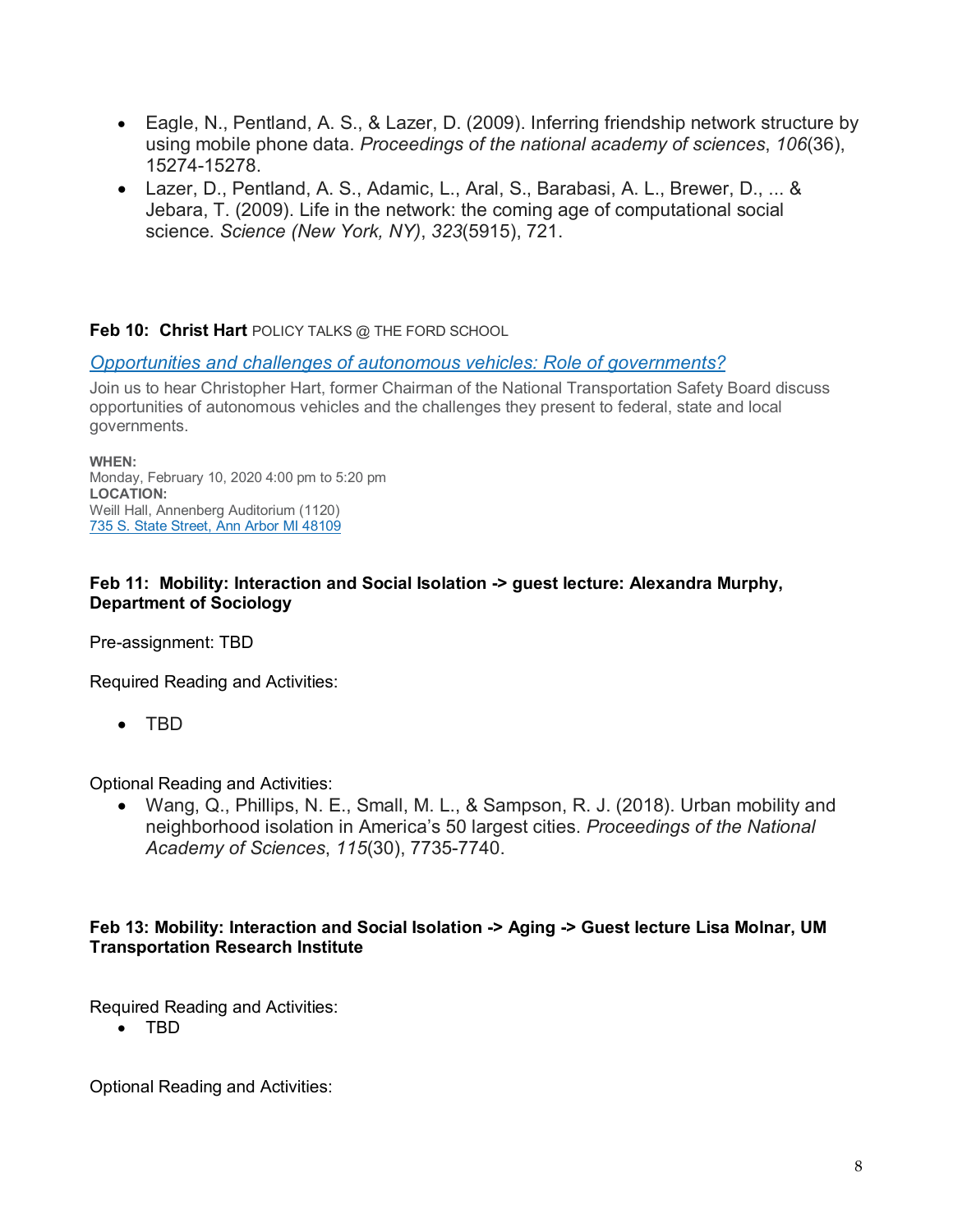- Big Data and the Well-Being of Women and Girls: Applications on the Social Science Frontier, April 2017, data2x,
	- [https://eprints.soton.ac.uk/407908/1/Big\\_Data\\_and\\_the\\_Well\\_Being\\_of\\_Women\\_and\\_Girls.pdf](https://eprints.soton.ac.uk/407908/1/Big_Data_and_the_Well_Being_of_Women_and_Girls.pdf)
- Steptoe, A., Shankar, A., Demakakos, P., & Wardle, J. (2013). Social isolation, loneliness, and all-cause mortality in older men and women. *Proceedings of the National Academy of Sciences*, *110*(15), 5797-5801.
- The benefits of Public Transportation: Mobility for the Aging Population, APTA, https://www.apta.com/resources/reportsandpublications/Documents/seniors.pdf

# **Module 3 Mobility: Technology and Innovation**

# **Feb 18 Shared and On-Demand Mobility**

Learning Objectives: Learn the taxonomy of new mobility services Pre-assignment: Does the applicant connect shared or on-demand mobility to outcomes for people? If so, how? Is it accessible? Is the plan equitable?

Required Reading and Activities:

- Shaheen, S., Chan, N., & Rayle, L. (2017). Ridesourcing's impact and role in urban transportation. [http://www.accessmagazine.org/spring-2017/ridesourcings-impact-and](http://www.accessmagazine.org/spring-2017/ridesourcings-impact-and-role-in-urban-transportation/)[role-in-urban-transportation/](http://www.accessmagazine.org/spring-2017/ridesourcings-impact-and-role-in-urban-transportation/)
- Disruptive Transportation: The Adoption, Utilization, and Impacts of Ride-Hailing in the United States, [http://usa.streetsblog.org/wp](http://usa.streetsblog.org/wp-content/uploads/sites/5/2017/10/2017_UCD-ITS-RR-17-07.pdf)[content/uploads/sites/5/2017/10/2017\\_UCD-ITS-RR-17-07.pdf](http://usa.streetsblog.org/wp-content/uploads/sites/5/2017/10/2017_UCD-ITS-RR-17-07.pdf)

Optional Reading and Activities:

- Dewey, O. F and L. Rayle. (2016). How Ridesourcing Went from 'Rogue' to Mainstream in San Francisco, Harvard University Graduate School of Design, 41 pages. Available at <http://research.gsd.harvard.edu/tut/files/2016/06/San-Francisco-Case-2016.pdf>
- Rayle, L., Dai, D., Chan, N., Cervero, R., and Shaheen, S. (2016). Just a Better Taxi? A Survey-Based Comparison of Taxis, Transit, and Ridesourcing Services in San Francisco. *Transport Policy*, Vol. 45, pp. 168-178.

# **Feb 20 No class**

Required Reading and Activities

- EU-US Symposium Briefing Papers
	- o Briefing Paper Overview page 3-6.
	- o Places where people live, work and play, pages 13-17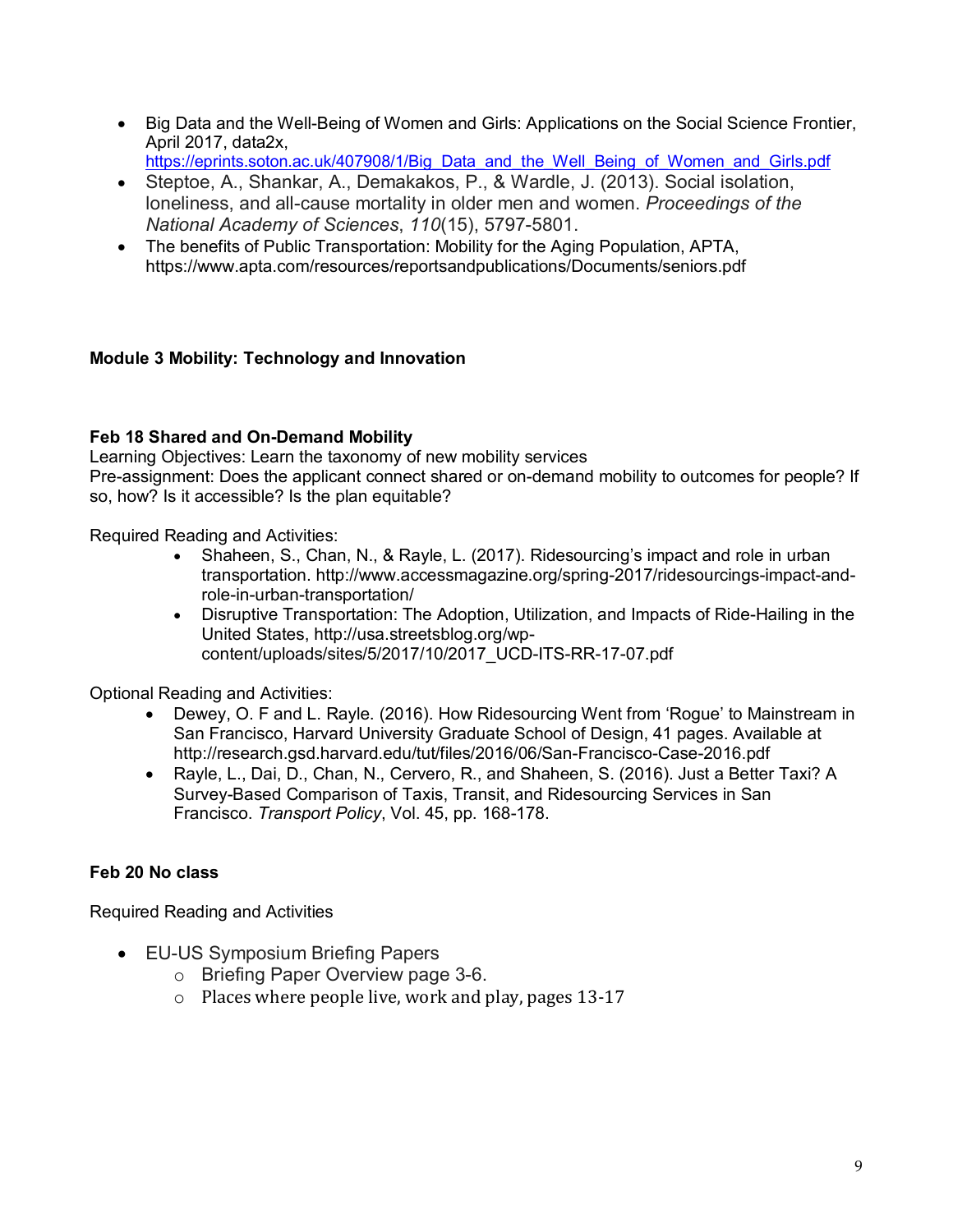# **Feb 25 Smart Parking**

Learning Objectives: Learn about the innovations in the parking industry and how they are related to congestion and pollution reduction.

Pre-assignment: How is the applicant's proposal connected to parking? What are the implications on congestion and pollution?

Required Reading and Activities:

• Pierce, G., & Shoup, D. (2013). Sfpark: Pricing parking by demand. <http://www.accessmagazine.org/fall-2013/sfpark-pricing-parking-demand/>

Optional Reading and Activities:

- Gregory Pierce and Donald Shoup. 2013. "Getting the Prices Right: An Evaluation of Pricing Parking by Demand," Journal of the American Planning Association, 79(1): 67–81. San Francisco Municipal Transportation Authority. 2011. SFpark: Putting Theory into Practice.
- Millard-Ball, A., Weinberger, R., & Hampshire, R. (2018). Cruising for Parking: Lessons from San Francisco. In *Parking and the City* (pp. 361-369). Routledge. https://www.accessmagazine.org/fall-2016/cruising-for-parking-lessons-from-san-francisco/
- Gregory Pierce and Donald Shoup. 2013. "Getting the Prices Right: An Evaluation of Pricing Parking by Demand," Journal of the American Planning Association, 79(1): 67–81. San Francisco Municipal Transportation Authority. 2011. SFpark: Putting Theory into Practice.

### **Feb 27 Shared and On-Demand Mobility –> Speaker: Cam Mullen, Spin Scooters or [Allen Greenberg] from Federal Highway Administration**

Learning Objectives: Pre-assignment:

Required Reading and Activities:

- The Shared-Use City: Managing the Curb [https://www.itf](https://www.itf-oecd.org/sites/default/files/docs/shared-use-city-managing-curb_3.pdf)[oecd.org/sites/default/files/docs/shared-use-city-managing-curb\\_3.pdf](https://www.itf-oecd.org/sites/default/files/docs/shared-use-city-managing-curb_3.pdf)
- EU-US Symposium Briefing Papers
	- o Synthesis of the Socio-Economic Effects of Connected and Automated,
	- o Vehicles and Shared Mobility-Freight, pages 7-12

### **Mar 3 - Mar 5: Spring Break**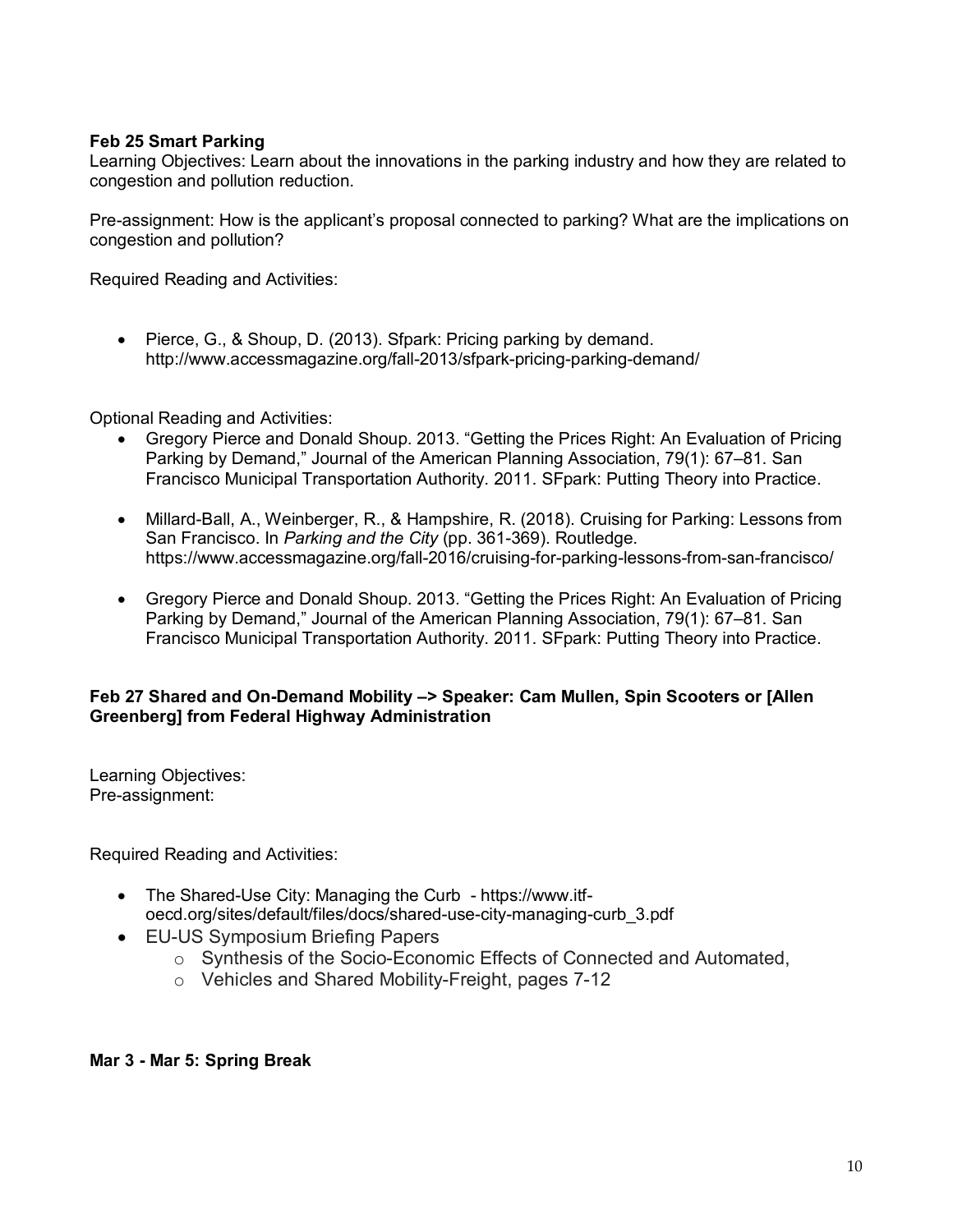# **March 10 Connected and Automated Vehicles**

Learning Objectives: Learn the taxonomy connected and automate vehicles. Principles of Autonomous Urbanism

Pre-assignment: What is the relationship between public transit and autonomous urbanism? How's does the applicant address equity to autonomous vehicles?

Required Reading and Activities:

- EU-US Symposium Briefing Papers
	- Connected and Automated Vehicles and Travel Behavior Impacts, pages18-23
	- Blueprint for Autonomous Urbanism, National Association of City Transportation Officials (NAACTO),<https://nacto.org/publication/bau/blueprint-for-autonomous-urbanism/>

Optional Reading and Activities:

• How San Jose Launched its Autonomous Vision: https://datasmart.ash.harvard.edu/news/article/how-san-jose-launched-its-autonomousvehicle-vision

### **March 12 Connected and Automated Vehicles -> Speaker: Richard Ezekiel, Urban Institute**

Learning Objectives: Pre-assignment:

Required Reading and Activities:

• TBD

Optional Reading and Activities:

• Case: Collaboration Drives Mobility https://datasmart.ash.harvard.edu/news/article/collaboration-drives-mobility-innovationlouisville

### **Module 4 Public Management: An ecosystems approach**

### **Mar 17 Managing Mobility Innovations**

Learning Objectives: The need for collaboration between varied stakeholders to manage innovation. Pre-assignment: Does the applicant have a plan and the capacity to management to various pieces of the proposed innovations?

Required Reading and Activities:

• EU-US Symposium Briefing Papers: Connected and Automated Vehicle Impacts of Stakeholder Responses, pages 24-31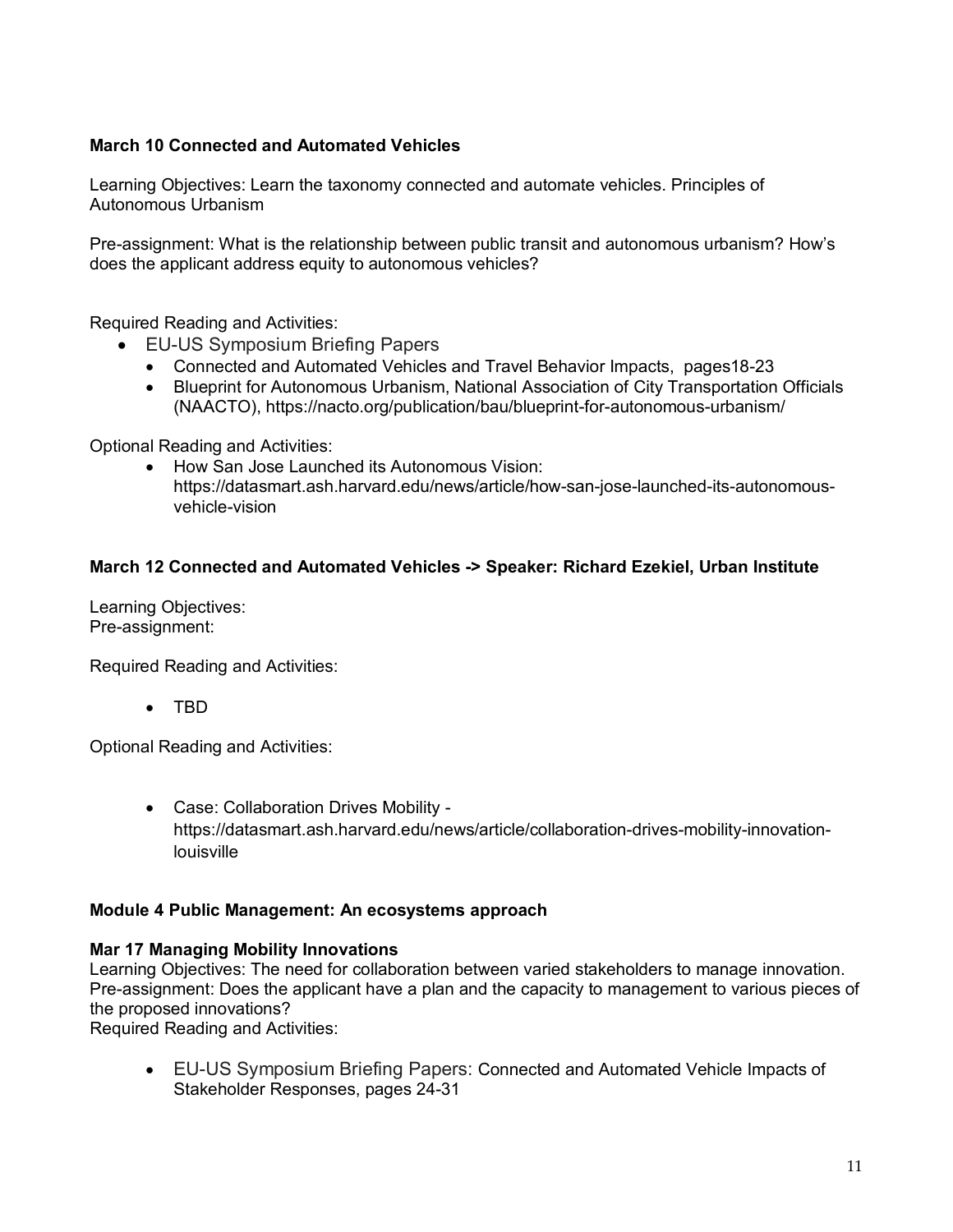- Institutionalizing Analytic Excellence https://datasmart.ash.harvard.edu/news/article/institutionalizing-analytic-excellence
- Analytics in City Government –https://datasmart.ash.harvard.edu/news/article/analyticscity-government

Optional Reading and Activities:

### **Mar 19 Building Capacity**

Learning Objectives: A survey of programs and strategies around the country to build capacity and expertise in mobility. Pre-assignment:

Required Reading and Activities:

• Visnjic, I., Neely, A., Cennamo, C., & Visnjic, N. (2016). Governing the city: Unleashing value from the business ecosystem. *California Management Review*, *59*(1), 109-140.

Optional Reading and Activities:

• Meijer, A., & Bolívar, M. P. R. (2016). Governing the smart city: a review of the literature on smart urban governance. *International Review of Administrative Sciences*, *82*(2), 392-408.

# **Mar 24 Ecosystem Management -> Speaker: Rik Williams, Policy and Economics, Uber**

Learning Objectives:

Pre-assignment: Map the stakeholder ecosystem of the applicant's proposal. Apply the platform approach described in "Governing in the City" to taxi's and ride-hailing.

Required Reading and Activities:

• TBD

Optional Reading and Activities:

- Cannon, S., & Summers, L. H. (2014). How Uber and the sharing economy can win over regulators. *Harvard business review*, *13*(10), 24-28.
- (HBS Case) Uber and the Taxi Industry

### **Mar 26 Ecosystem Management**

Learning Objectives: Pre-assignment: Required Reading and Activities:

> • Subways, Strikes, and Slowdowns, [http://www.accessmagazine.org/spring-2017/subways](http://www.accessmagazine.org/spring-2017/subways-strikes-and-slowdowns/)[strikes-and-slowdowns/](http://www.accessmagazine.org/spring-2017/subways-strikes-and-slowdowns/)

Optional Reading and Activities:

• Subways, Strikes, and Slowdowns: The Impacts of Public Transit on Traffic Congestion," American Economic Review (2014)104: 2763-2796.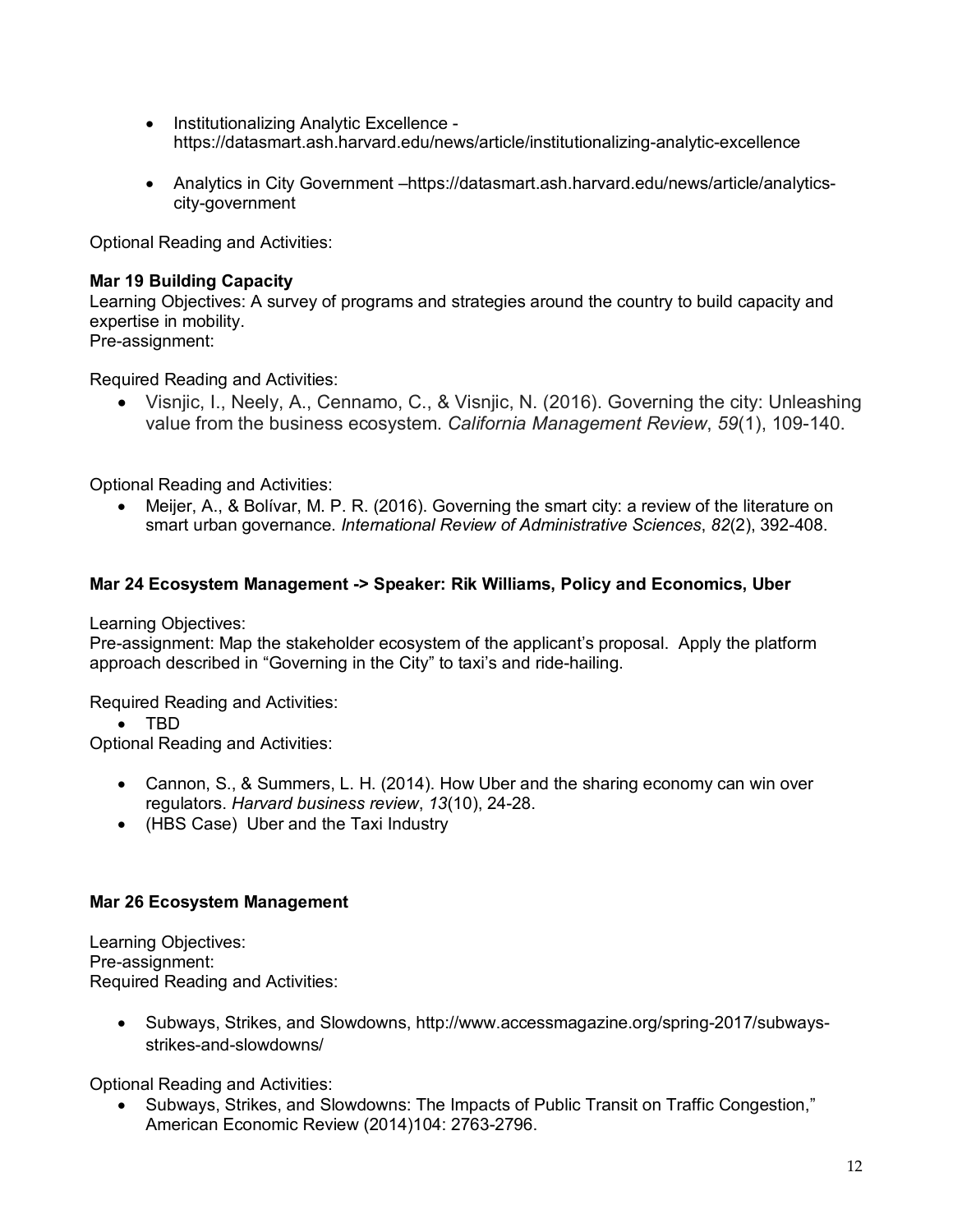• Campbell, K. B., & Brakewood, C. (2017). Sharing riders: How bikesharing impacts bus ridership in New York City. *Transportation Research Part A: Policy and Practice*, *100*, 264- 282.

# **Mar 31 Multi-modal Integration**

Learning Objectives: Pre-assignment: What is the applicant's multi-modal integration plan? Required Reading and Activities:

• How cities are integrating rideshare and public transportation: https://datasmart.ash.harvard.edu/news/article/how-cities-are-integrating-rideshare-and-publictransportation-978

Optional Reading and Activities:

• Public Transit and Bike Sharing, TCRP SB-27, http://apps.trb.org/cmsfeed/TRBNetProjectDisplay.asp?ProjectID=4217

# **April 2 Policy simulation**

Learning Objectives: Pre-assignment: Required Reading and Activities:

- Read EU-US Symposium Briefing Papers
- Read personas

Optional Reading and Activities:

# **April 7 Industry Working with Cities -> Speaker: Jon Coleman, City Solutions, Ford Motor Company**

Learning Objectives: Integrating traditional and emerging mobility modes. What does the evidence say?

Pre-assignment: Based on the policy simulation, select a persona and describe how they would fair under the 2 scenarios.

Required Reading and Activities:

- **Watch: Ford City of Tomorrow -** [https://corporate.ford.com/articles/mobility/city-of](https://corporate.ford.com/articles/mobility/city-of-tomorrow.html)[tomorrow.html](https://corporate.ford.com/articles/mobility/city-of-tomorrow.html)
- David Zipper, Private Mobility Services Need To Share Their Data. Here's How [https://www.citylab.com/transportation/2017/07/private-mobility-services-need-to-share-their](https://www.citylab.com/transportation/2017/07/private-mobility-services-need-to-share-their-data-heres-how/532482/)[data-heres-how/532482/](https://www.citylab.com/transportation/2017/07/private-mobility-services-need-to-share-their-data-heres-how/532482/)

Optional Reading and Activities:

• Streamlining the London Tube with Data <https://datasmart.ash.harvard.edu/news/article/oyster-cards-clarify-tube-congestion-202>